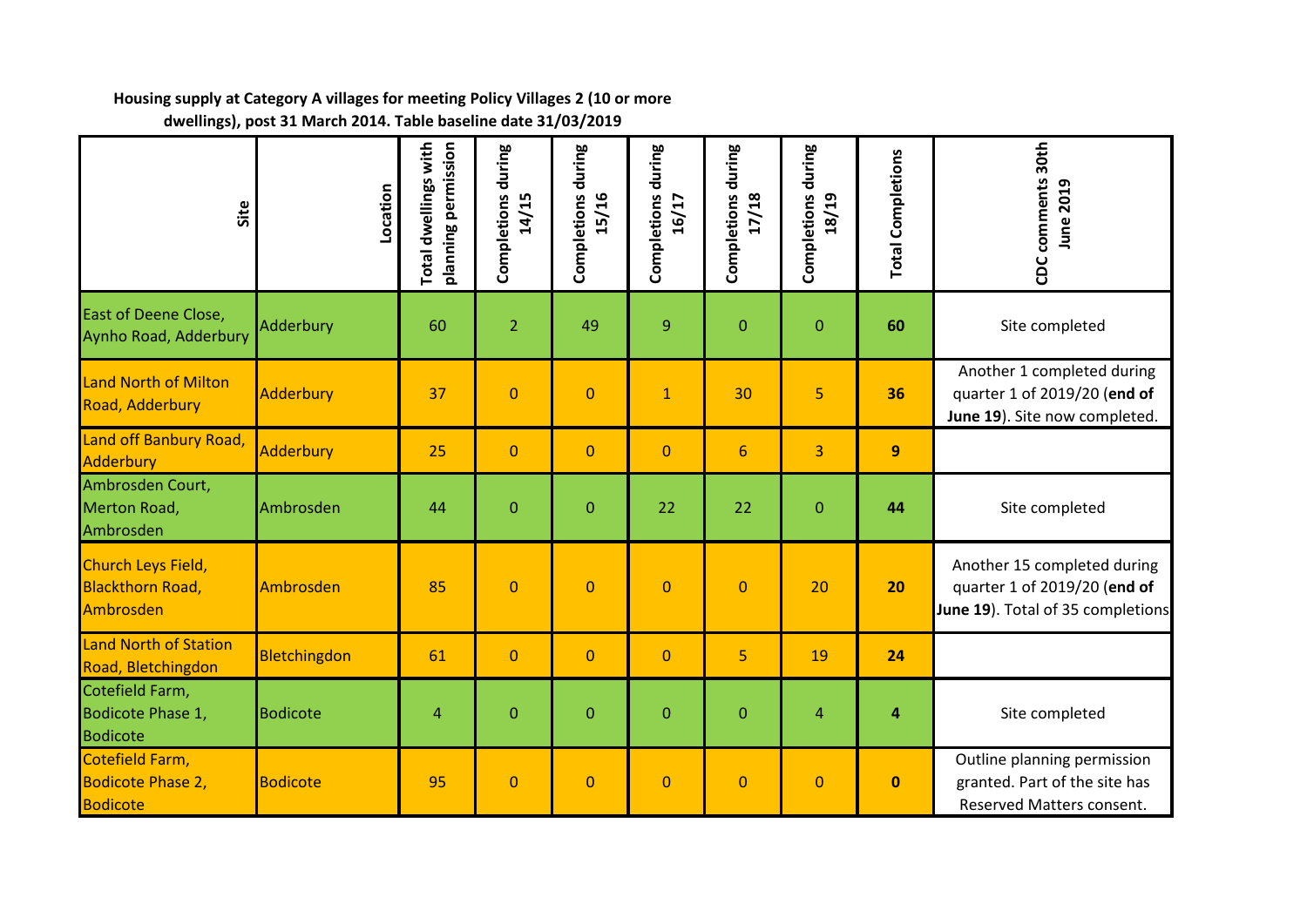| Site                                                                                                                                  | Location           | <b>Total dwellings with</b><br>planning permission | during<br>Completions<br>14/15 | Completions during<br>15/16 | Completions during<br>16/17 | Completions during<br>17/18 | Completions during<br>18/19 | <b>Total Completions</b> | CDC comments 30th<br><b>June 2019</b>                                                       |
|---------------------------------------------------------------------------------------------------------------------------------------|--------------------|----------------------------------------------------|--------------------------------|-----------------------------|-----------------------------|-----------------------------|-----------------------------|--------------------------|---------------------------------------------------------------------------------------------|
| The Paddocks,<br>Chesterton                                                                                                           | <b>Chesterton</b>  | 45                                                 | $\mathbf{0}$                   | $\mathbf 0$                 | $\mathbf 0$                 | $\overline{2}$              | 38                          | 40                       | Another 5 completed during<br>quarter 1 of 2019/20 (end of<br>June 19). Site now completed. |
| <b>Land North of Hook</b><br><b>Norton Primary School</b><br><b>And South Of Redland</b><br>Farm, Sibford Road,<br><b>Hook Norton</b> | <b>Hook Norton</b> | 54                                                 | $\mathbf{0}$                   | $\overline{0}$              | $\overline{0}$              | $\overline{0}$              | 14                          | 14                       |                                                                                             |
| 2 - 4 High Street,<br><b>Kidlington</b>                                                                                               | Kidlington         | 16                                                 | $\overline{O}$                 | $\overline{0}$              | $\overline{0}$              | $\overline{0}$              | $\overline{0}$              | $\bf{0}$                 | Extant outline PP and RM<br>consent                                                         |
| 4 The Rookery,<br>Kidlington                                                                                                          | Kidlington         | 20                                                 | $\boldsymbol{0}$               | 20                          | $\overline{0}$              | $\mathbf{0}$                | $\mathbf{0}$                | 20                       | Site completed                                                                              |
| <b>British Waterways Site,</b><br>Langford Lane,<br>Kidlington                                                                        | Kidlington         | 10                                                 | $\bf{0}$                       | $\overline{0}$              | $\overline{0}$              | $\overline{0}$              | $\overline{0}$              | $\bf{0}$                 | Extant outline PP and RM<br>consent                                                         |
| Co Op, 26 High Street,<br>Kidlington                                                                                                  | Kidlington         | 52                                                 | $\overline{0}$                 | $\overline{0}$              | $\overline{0}$              | $\overline{0}$              | $\overline{0}$              | $\bf{0}$                 | Extant outline PP and RM<br>consent                                                         |
| <b>Kings Two Wheel</b><br>Centre, 139 Oxford<br>Road, Kidlington                                                                      | Kidlington         | 10                                                 | $\bf{0}$                       | $\bf{0}$                    | $\overline{0}$              | $\bf{0}$                    | $\overline{0}$              | $\bf{0}$                 | Extant outline PP and RM<br>consent                                                         |
| <b>South East Of Launton</b><br><b>Road And North East Of</b><br><b>Sewage Works</b><br><b>Blackthorn Road,</b><br>Launton            | Launton            | 72                                                 | $\overline{0}$                 | $\overline{0}$              | $\overline{0}$              | $\overline{0}$              | $\overline{0}$              | $\bf{0}$                 | Extant outline planning<br>permission. Reserved Matters<br>application not yet submitted    |